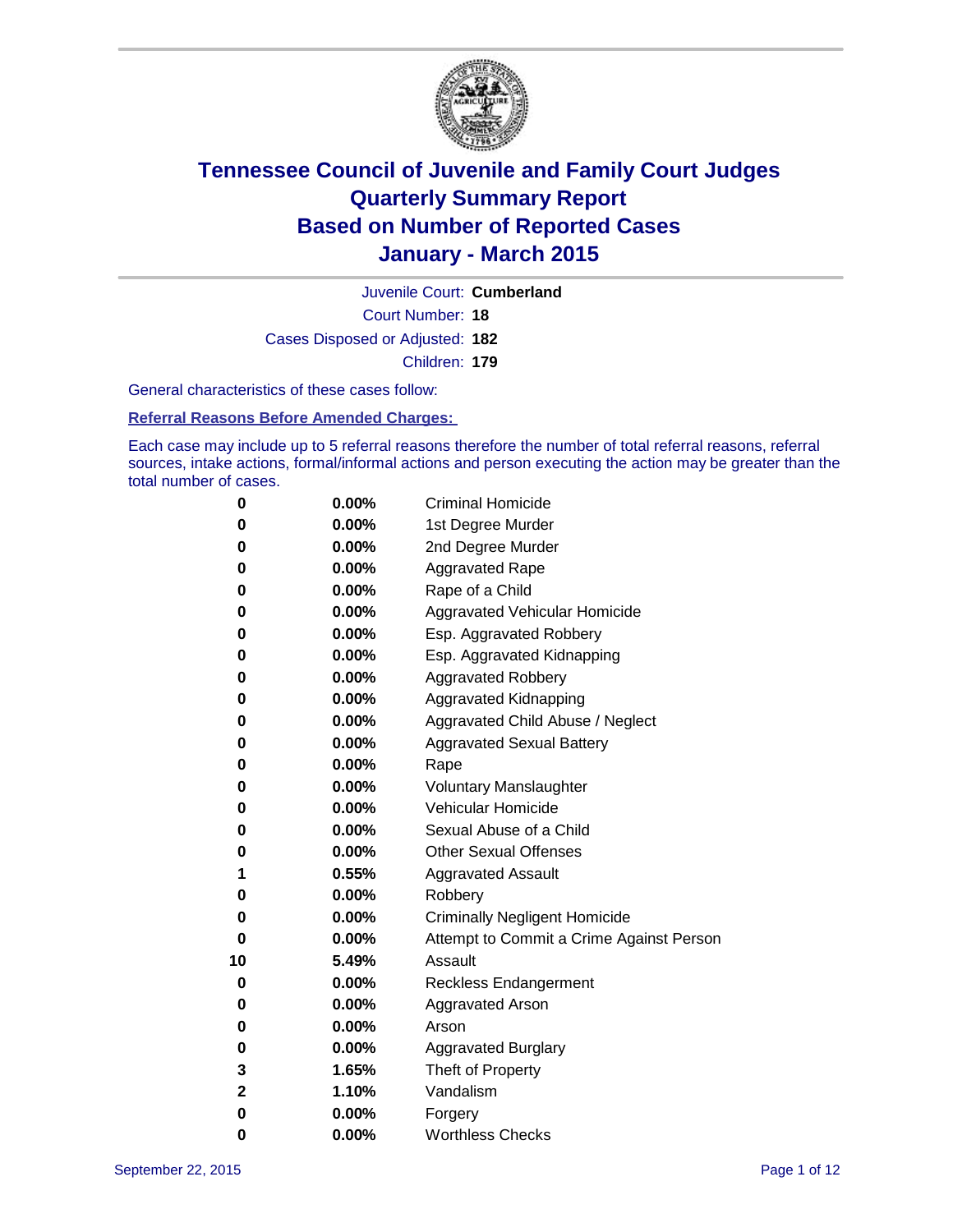

Court Number: **18** Juvenile Court: **Cumberland** Cases Disposed or Adjusted: **182** Children: **179**

#### **Referral Reasons Before Amended Charges:**

Each case may include up to 5 referral reasons therefore the number of total referral reasons, referral sources, intake actions, formal/informal actions and person executing the action may be greater than the total number of cases.

| 0        | 0.00%  | Illegal Possession / Fraudulent Use of Credit / Debit Cards |
|----------|--------|-------------------------------------------------------------|
| 0        | 0.00%  | <b>Burglary</b>                                             |
| 0        | 0.00%  | Unauthorized Use of a Vehicle                               |
| 0        | 0.00%  | <b>Cruelty to Animals</b>                                   |
| 0        | 0.00%  | Sale of Controlled Substances                               |
| 1        | 0.55%  | <b>Other Drug Offenses</b>                                  |
| 5        | 2.75%  | <b>Possession of Controlled Substances</b>                  |
| 0        | 0.00%  | <b>Criminal Attempt</b>                                     |
| 0        | 0.00%  | Carrying Weapons on School Property                         |
| 0        | 0.00%  | Unlawful Carrying / Possession of a Weapon                  |
| 0        | 0.00%  | <b>Evading Arrest</b>                                       |
| 0        | 0.00%  | Escape                                                      |
| 0        | 0.00%  | Driving Under Influence (DUI)                               |
| 1        | 0.55%  | Possession / Consumption of Alcohol                         |
| 0        | 0.00%  | Resisting Stop, Frisk, Halt, Arrest or Search               |
| 0        | 0.00%  | <b>Aggravated Criminal Trespass</b>                         |
| 0        | 0.00%  | Harassment                                                  |
| 0        | 0.00%  | Failure to Appear                                           |
| 0        | 0.00%  | Filing a False Police Report                                |
| 0        | 0.00%  | Criminal Impersonation                                      |
| 5        | 2.75%  | <b>Disorderly Conduct</b>                                   |
| 0        | 0.00%  | <b>Criminal Trespass</b>                                    |
| 0        | 0.00%  | <b>Public Intoxication</b>                                  |
| $\bf{0}$ | 0.00%  | Gambling                                                    |
| 32       | 17.58% | <b>Traffic</b>                                              |
| 0        | 0.00%  | <b>Local Ordinances</b>                                     |
| 0        | 0.00%  | Violation of Wildlife Regulations                           |
| 13       | 7.14%  | Contempt of Court                                           |
| 2        | 1.10%  | Violation of Probation                                      |
| 0        | 0.00%  | Violation of Aftercare                                      |
| 4        | 2.20%  | <b>Unruly Behavior</b>                                      |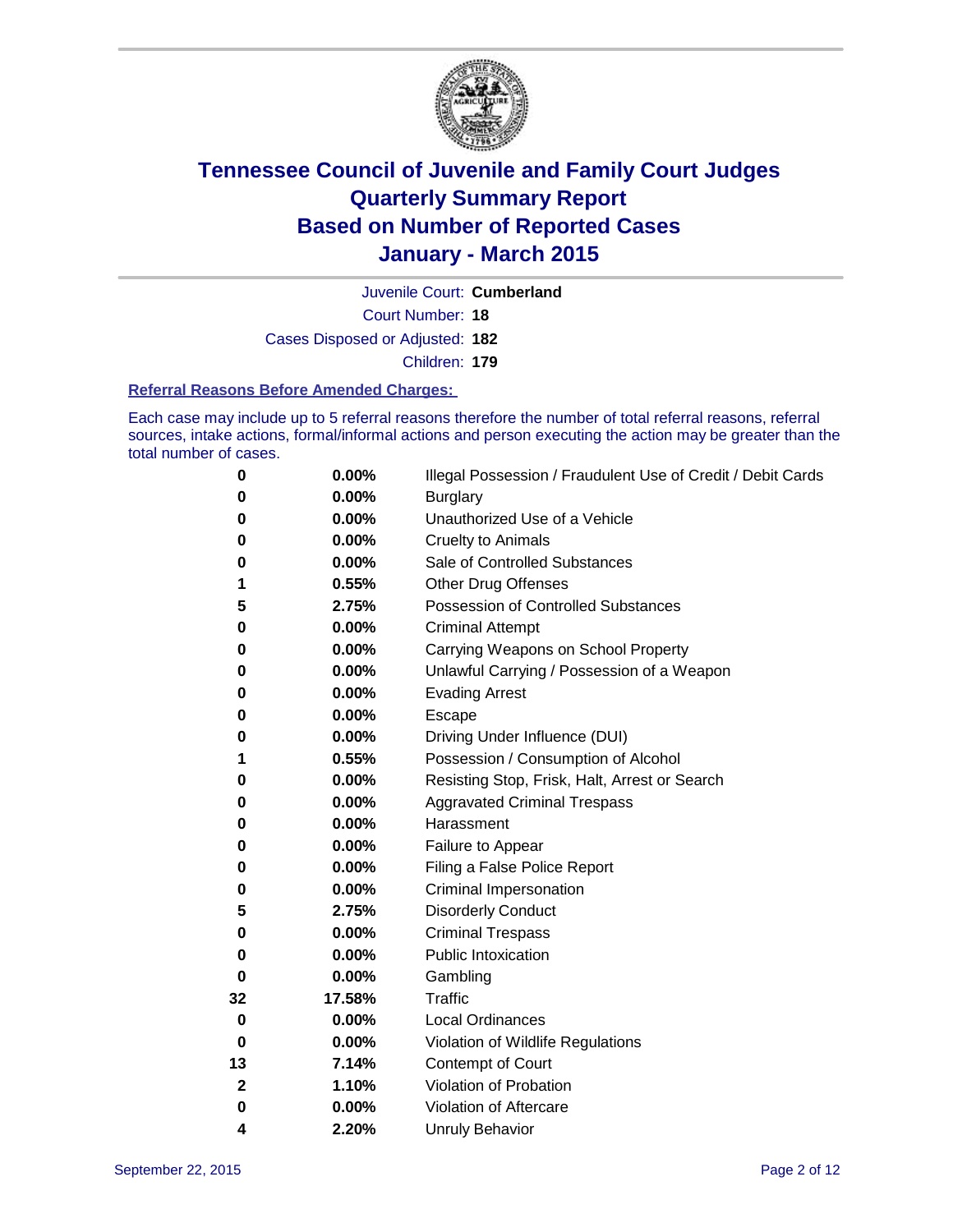

Court Number: **18** Juvenile Court: **Cumberland** Cases Disposed or Adjusted: **182** Children: **179**

#### **Referral Reasons Before Amended Charges:**

Each case may include up to 5 referral reasons therefore the number of total referral reasons, referral sources, intake actions, formal/informal actions and person executing the action may be greater than the total number of cases.

| 5            | 2.75%    | Truancy                                |
|--------------|----------|----------------------------------------|
| 0            | 0.00%    | In-State Runaway                       |
| 0            | $0.00\%$ | Out-of-State Runaway                   |
| 4            | 2.20%    | Possession of Tobacco Products         |
| 0            | $0.00\%$ | Violation of a Valid Court Order       |
| 0            | $0.00\%$ | <b>Violation of Curfew</b>             |
| 0            | 0.00%    | Sexually Abused Child                  |
| 0            | 0.00%    | <b>Physically Abused Child</b>         |
| 19           | 10.44%   | Dependency / Neglect                   |
| $\mathbf{2}$ | 1.10%    | <b>Termination of Parental Rights</b>  |
| 0            | 0.00%    | <b>Violation of Pretrial Diversion</b> |
| 0            | 0.00%    | Violation of Informal Adjustment       |
| 0            | $0.00\%$ | <b>Judicial Review</b>                 |
| 0            | $0.00\%$ | <b>Administrative Review</b>           |
| 0            | 0.00%    | <b>Foster Care Review</b>              |
| 7            | 3.85%    | Custody                                |
|              | 0.55%    | Visitation                             |
| 3            | 1.65%    | Paternity / Legitimation               |
| 61           | 33.52%   | Child Support                          |
| 0            | 0.00%    | <b>Request for Medical Treatment</b>   |
| 0            | 0.00%    | <b>Consent to Marry</b>                |
|              | 0.55%    | Other                                  |
| 182          | 100.00%  | <b>Total Referrals</b>                 |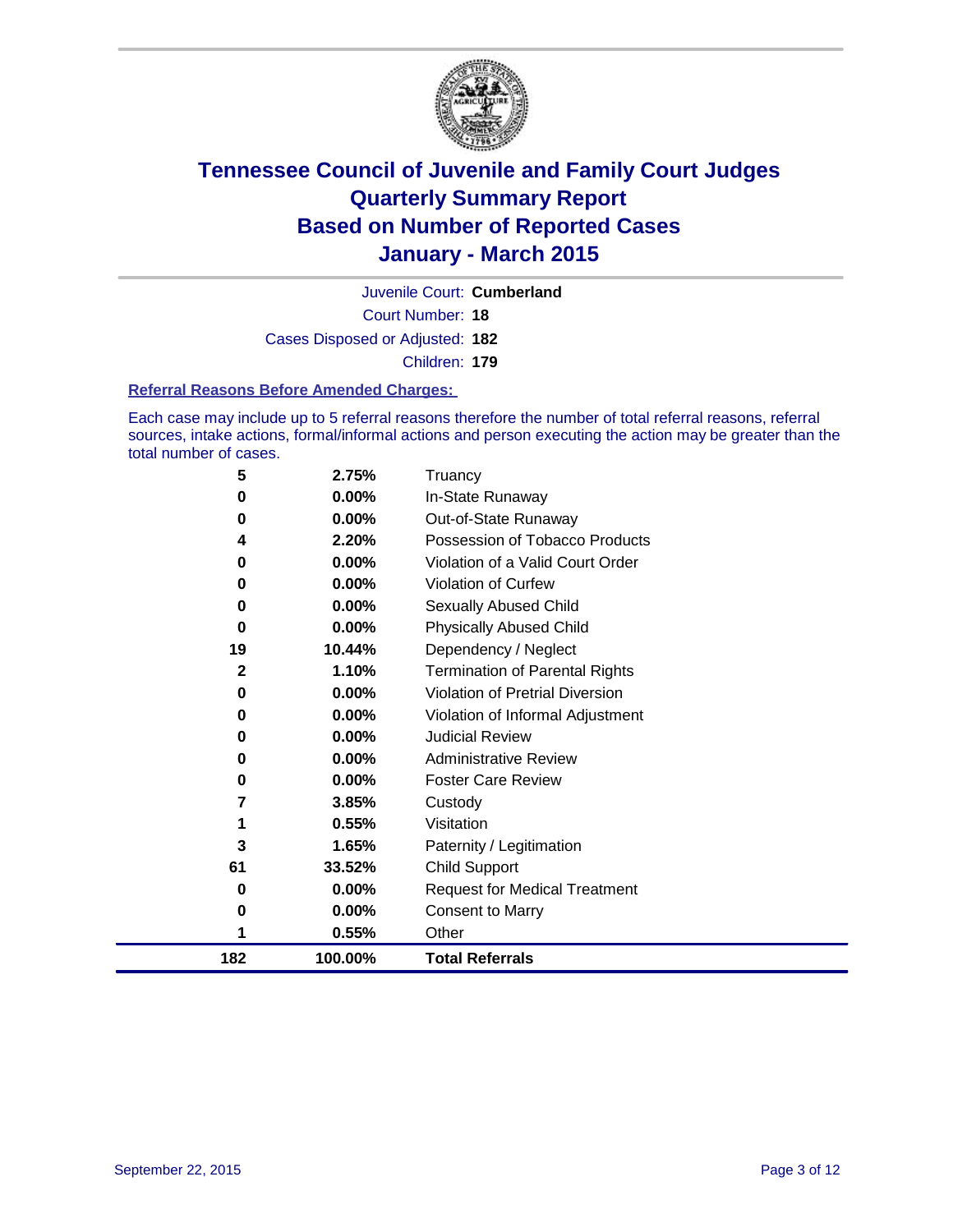

| Juvenile Court: Cumberland      |  |
|---------------------------------|--|
| Court Number: 18                |  |
| Cases Disposed or Adjusted: 182 |  |
| Children: 179                   |  |
|                                 |  |

### **Referral Sources: 1**

| 182 | 100.00%  | <b>Total Referral Sources</b>     |
|-----|----------|-----------------------------------|
| 6   | 3.30%    | Other                             |
| 0   | $0.00\%$ | Unknown                           |
| 0   | 0.00%    | Hospital                          |
| 33  | 18.13%   | Child & Parent                    |
| 0   | $0.00\%$ | Victim                            |
| 0   | $0.00\%$ | <b>Other Court</b>                |
| 0   | $0.00\%$ | Social Agency                     |
| 0   | $0.00\%$ | <b>Court Staff</b>                |
| 3   | 1.65%    | <b>District Attorney's Office</b> |
|     | 0.55%    | <b>Other State Department</b>     |
| 53  | 29.12%   | <b>DCS</b>                        |
| 0   | $0.00\%$ | <b>CSA</b>                        |
| 5   | 2.75%    | School                            |
| 0   | $0.00\%$ | Self                              |
| 8   | 4.40%    | <b>Relatives</b>                  |
| 7   | 3.85%    | <b>Parents</b>                    |
| 66  | 36.26%   | Law Enforcement                   |

### **Age of Child at Referral: 2**

| 179 | 100.00%  | <b>Total Child Count</b> |
|-----|----------|--------------------------|
| 0   | 0.00%    | <b>Unknown</b>           |
| 0   | $0.00\%$ | Ages 19 and Over         |
| 29  | 16.20%   | Ages 17 through 18       |
| 37  | 20.67%   | Ages 15 through 16       |
| 18  | 10.06%   | Ages 13 through 14       |
| 10  | 5.59%    | Ages 11 through 12       |
| 85  | 47.49%   | Ages 10 and Under        |

<sup>1</sup> If different than number of Referral Reasons (182), verify accuracy of your court's data.

One child could be counted in multiple categories, verify accuracy of your court's data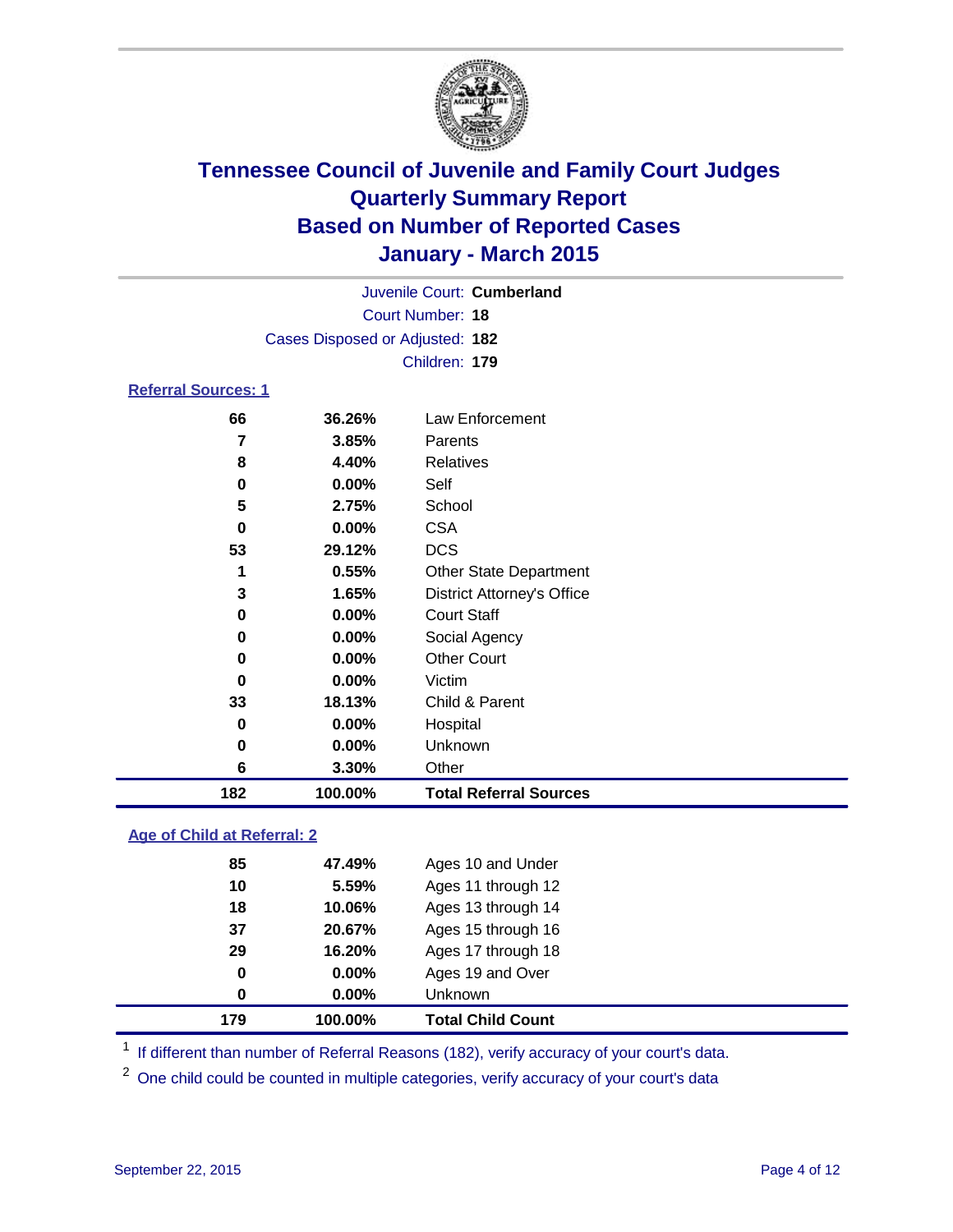

| Juvenile Court: Cumberland              |                                 |                          |  |  |
|-----------------------------------------|---------------------------------|--------------------------|--|--|
|                                         | Court Number: 18                |                          |  |  |
|                                         | Cases Disposed or Adjusted: 182 |                          |  |  |
|                                         |                                 | Children: 179            |  |  |
| Sex of Child: 1                         |                                 |                          |  |  |
| 99                                      | 55.31%                          | Male                     |  |  |
| 80                                      | 44.69%                          | Female                   |  |  |
| $\bf{0}$                                | 0.00%                           | Unknown                  |  |  |
| 179                                     | 100.00%                         | <b>Total Child Count</b> |  |  |
| Race of Child: 1                        |                                 |                          |  |  |
| 171                                     | 95.53%                          | White                    |  |  |
| 3                                       | 1.68%                           | African American         |  |  |
| 0                                       | 0.00%                           | Native American          |  |  |
| 0                                       | 0.00%                           | Asian                    |  |  |
| 5                                       | 2.79%                           | Mixed                    |  |  |
| 0                                       | 0.00%                           | Unknown                  |  |  |
| 179                                     | 100.00%                         | <b>Total Child Count</b> |  |  |
| <b>Hispanic Origin: 1</b>               |                                 |                          |  |  |
| 3                                       | 1.68%                           | Yes                      |  |  |
| 176                                     | 98.32%                          | <b>No</b>                |  |  |
| $\mathbf 0$                             | 0.00%                           | Unknown                  |  |  |
| 179                                     | 100.00%                         | <b>Total Child Count</b> |  |  |
| <b>School Enrollment of Children: 1</b> |                                 |                          |  |  |
| 121                                     | 67.60%                          | Yes                      |  |  |
| 54                                      | 30.17%                          | <b>No</b>                |  |  |
| 4                                       | 2.23%                           | Unknown                  |  |  |
| 179                                     | 100.00%                         | <b>Total Child Count</b> |  |  |

One child could be counted in multiple categories, verify accuracy of your court's data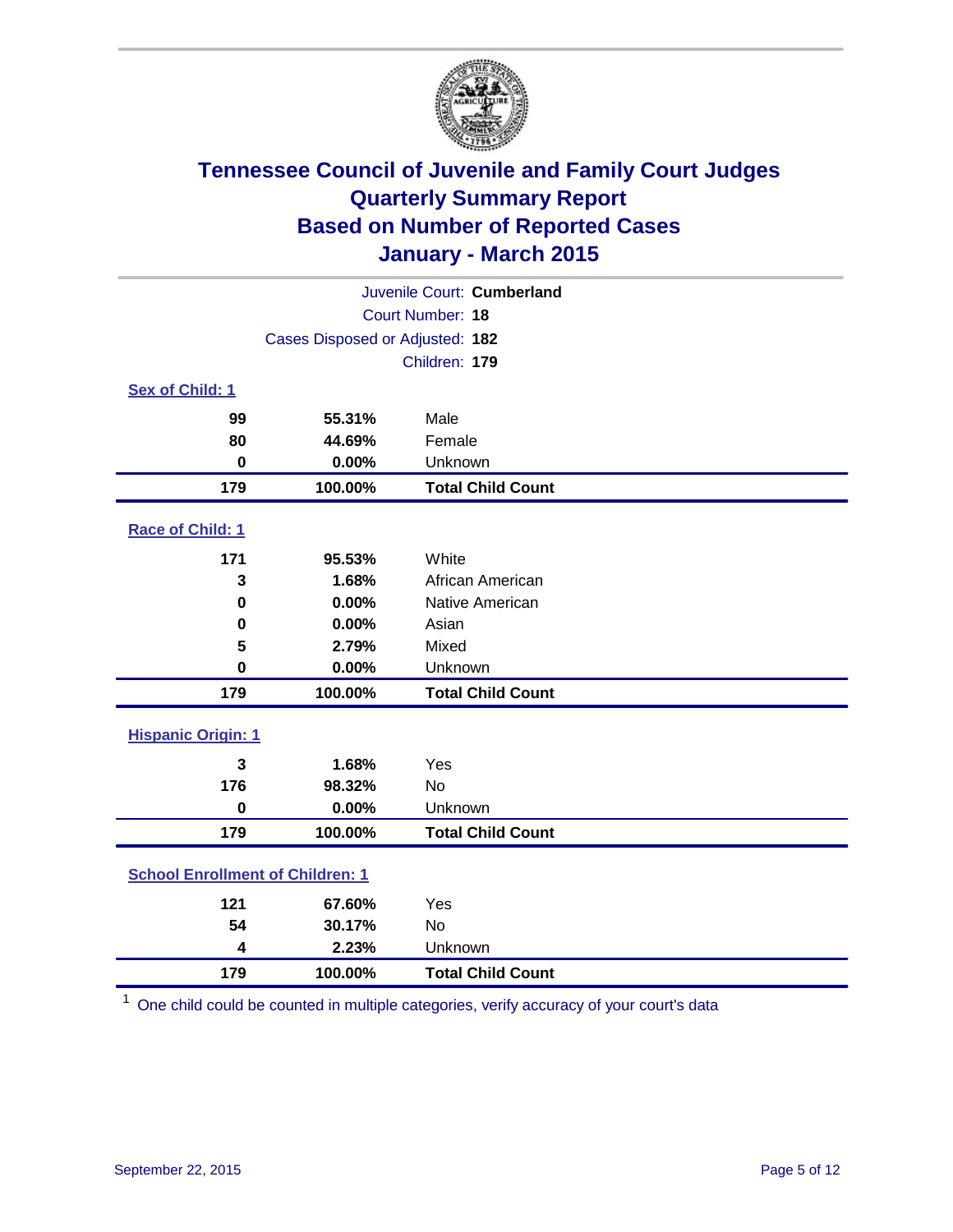

|                                                           |                                 | Juvenile Court: Cumberland   |  |  |  |
|-----------------------------------------------------------|---------------------------------|------------------------------|--|--|--|
|                                                           |                                 | Court Number: 18             |  |  |  |
|                                                           | Cases Disposed or Adjusted: 182 |                              |  |  |  |
|                                                           |                                 | Children: 179                |  |  |  |
| <b>Living Arrangement of Child at Time of Referral: 1</b> |                                 |                              |  |  |  |
| 46                                                        | 25.70%                          | With Both Biological Parents |  |  |  |
| ◠                                                         | 1.1001                          | With Fother and Ctonmather   |  |  |  |

| 179 | 100.00%  | <b>Total Child Count</b>   |  |
|-----|----------|----------------------------|--|
|     | 0.56%    | Other                      |  |
| 6   | 3.35%    | Unknown                    |  |
| 3   | 1.68%    | Independent                |  |
|     | 0.56%    | In an Institution          |  |
| 3   | 1.68%    | In a Residential Center    |  |
| 3   | 1.68%    | In a Group Home            |  |
| 14  | 7.82%    | With Foster Family         |  |
| 0   | $0.00\%$ | With Adoptive Parents      |  |
| 17  | 9.50%    | <b>With Relatives</b>      |  |
| 14  | 7.82%    | With Father                |  |
| 59  | 32.96%   | <b>With Mother</b>         |  |
| 10  | 5.59%    | With Mother and Stepfather |  |
| 2   | 1.12%    | With Father and Stepmother |  |
|     |          |                            |  |

### **Type of Detention: 2**

| 182 | 100.00%  | <b>Total Detention Count</b> |
|-----|----------|------------------------------|
| 0   | 0.00%    | Other                        |
| 181 | 99.45%   | Does Not Apply               |
| 0   | $0.00\%$ | Unknown                      |
| 0   | $0.00\%$ | <b>Psychiatric Hospital</b>  |
| 0   | $0.00\%$ | Jail - No Separation         |
| 0   | 0.00%    | Jail - Partial Separation    |
| 0   | $0.00\%$ | Jail - Complete Separation   |
| 1   | 0.55%    | Juvenile Detention Facility  |
| 0   | 0.00%    | Non-Secure Placement         |

<sup>1</sup> One child could be counted in multiple categories, verify accuracy of your court's data

If different than number of Cases (182) verify accuracy of your court's data.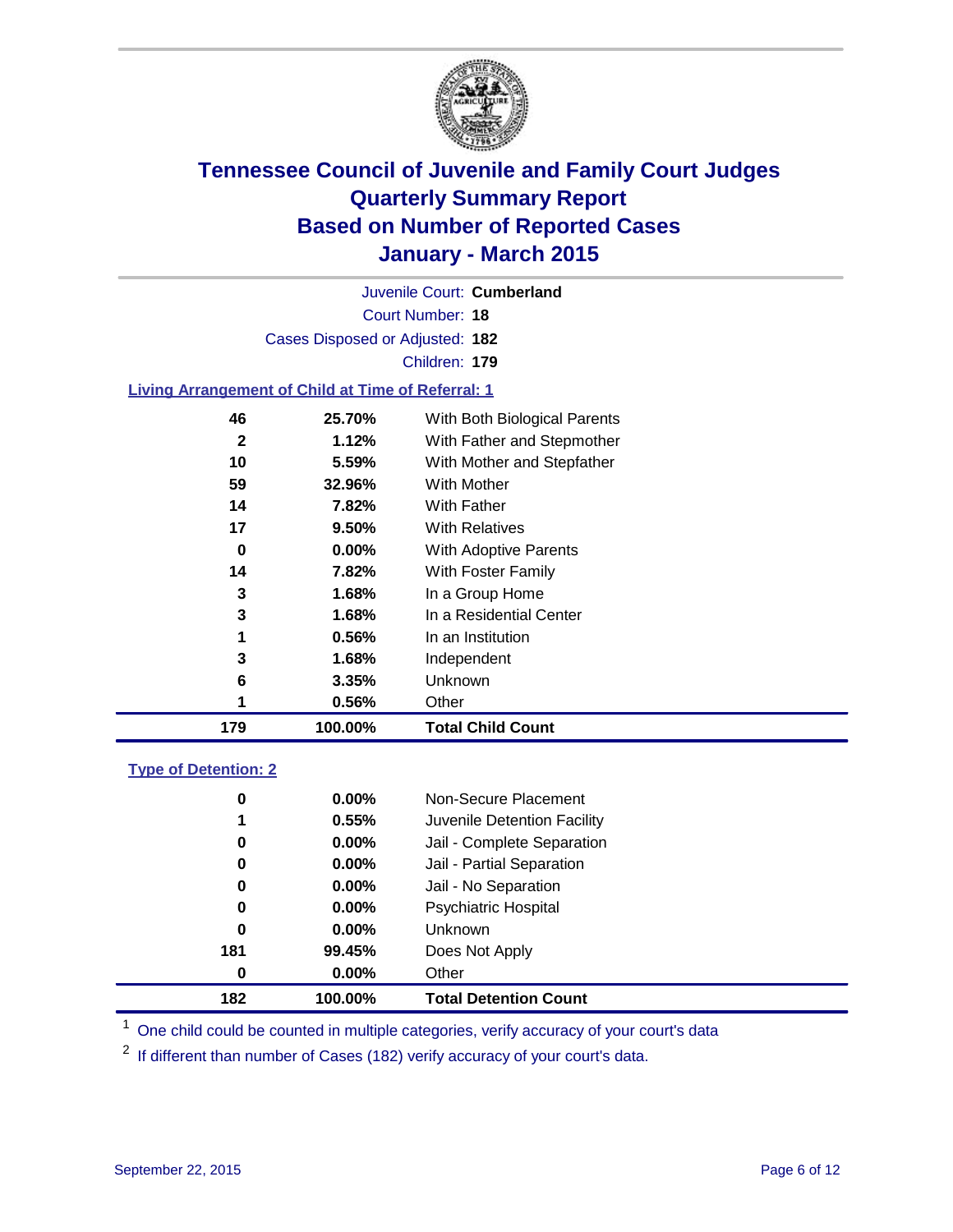

| Juvenile Court: Cumberland                         |                                 |                                      |  |  |  |  |
|----------------------------------------------------|---------------------------------|--------------------------------------|--|--|--|--|
|                                                    | Court Number: 18                |                                      |  |  |  |  |
|                                                    | Cases Disposed or Adjusted: 182 |                                      |  |  |  |  |
|                                                    | Children: 179                   |                                      |  |  |  |  |
| <b>Placement After Secure Detention Hearing: 1</b> |                                 |                                      |  |  |  |  |
| $\bf{0}$                                           | 0.00%                           | Returned to Prior Living Arrangement |  |  |  |  |
| 0                                                  | 0.00%                           | Juvenile Detention Facility          |  |  |  |  |
| 0                                                  | 0.00%                           | Jail                                 |  |  |  |  |
| 1                                                  | 0.55%                           | Shelter / Group Home                 |  |  |  |  |
| $\bf{0}$                                           | 0.00%                           | <b>Foster Family Home</b>            |  |  |  |  |
| 0                                                  | 0.00%                           | <b>Psychiatric Hospital</b>          |  |  |  |  |
| 0                                                  | 0.00%                           | Unknown                              |  |  |  |  |
| 181                                                | 99.45%                          | Does Not Apply                       |  |  |  |  |
| $\bf{0}$                                           | 0.00%                           | Other                                |  |  |  |  |
| 182                                                | 100.00%                         | <b>Total Placement Count</b>         |  |  |  |  |
| <b>Intake Actions: 2</b>                           |                                 |                                      |  |  |  |  |
|                                                    |                                 |                                      |  |  |  |  |
| 109                                                | 59.89%                          | <b>Petition Filed</b>                |  |  |  |  |
| 8                                                  | 4.40%                           | <b>Motion Filed</b>                  |  |  |  |  |
| 63                                                 | 34.62%                          | <b>Citation Processed</b>            |  |  |  |  |
| $\bf{0}$                                           | 0.00%                           | Notification of Paternity Processed  |  |  |  |  |
| 0                                                  | 0.00%                           | Scheduling of Judicial Review        |  |  |  |  |
| 0                                                  | 0.00%                           | Scheduling of Administrative Review  |  |  |  |  |
| $\bf{0}$                                           | 0.00%                           | Scheduling of Foster Care Review     |  |  |  |  |
| 0                                                  | 0.00%                           | Unknown                              |  |  |  |  |
| 0                                                  | 0.00%                           | Does Not Apply                       |  |  |  |  |
| 2                                                  | 1.10%                           | Other                                |  |  |  |  |
| 182                                                | 100.00%                         | <b>Total Intake Count</b>            |  |  |  |  |

<sup>1</sup> If different than number of Cases (182) verify accuracy of your court's data.

<sup>2</sup> If different than number of Referral Reasons (182), verify accuracy of your court's data.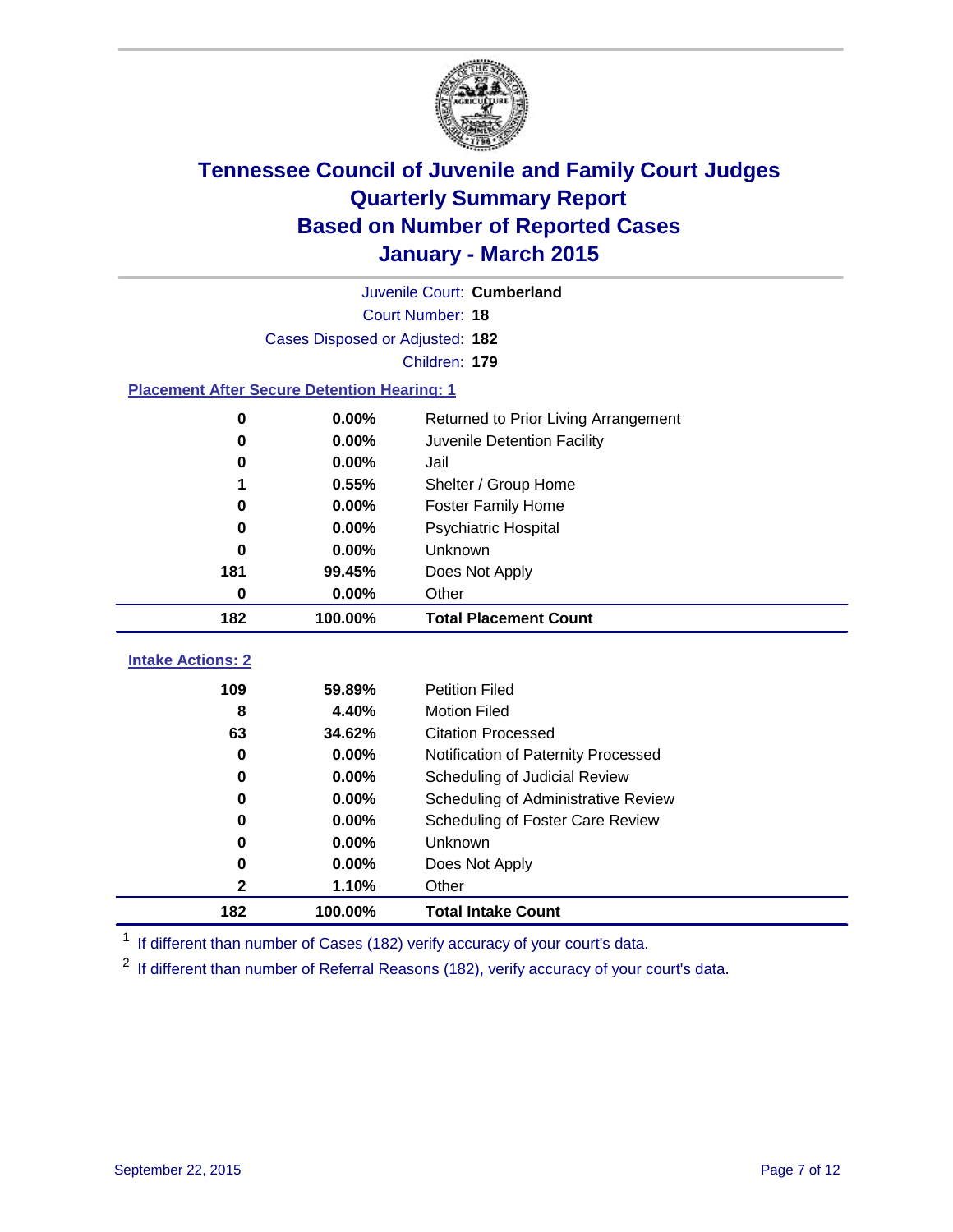

Court Number: **18** Juvenile Court: **Cumberland** Cases Disposed or Adjusted: **182** Children: **179**

### **Last Grade Completed by Child: 1**

| 50          | 27.93%  | Too Young for School     |
|-------------|---------|--------------------------|
| $\bf{0}$    | 0.00%   | Preschool                |
| 5           | 2.79%   | Kindergarten             |
| 0           | 0.00%   | 1st Grade                |
| $\pmb{0}$   | 0.00%   | 1st Grade                |
| 0           | 0.00%   | 2nd Grade                |
| 0           | 0.00%   | 2nd Grade                |
| 0           | 0.00%   | 3rd Grade                |
| 0           | 0.00%   | 3rd Grade                |
| 1           | 0.56%   | 4th Grade                |
| 0           | 0.00%   | 4th Grade                |
| $\mathbf 2$ | 1.12%   | 5th Grade                |
| 0           | 0.00%   | 5th Grade                |
| 4           | 2.23%   | 6th Grade                |
| 0           | 0.00%   | 6th Grade                |
| 4           | 2.23%   | 7th Grade                |
| 0           | 0.00%   | 7th Grade                |
| 4           | 2.23%   | 8th Grade                |
| 0           | 0.00%   | 8th Grade                |
| 9           | 5.03%   | 9th Grade                |
| 0           | 0.00%   | 9th Grade                |
| 6           | 3.35%   | 10th Grade               |
| 20          | 11.17%  | 11th Grade               |
| 10          | 5.59%   | 12th Grade               |
| $\bf{0}$    | 0.00%   | Non-Graded Special Ed    |
| 0           | 0.00%   | <b>GED</b>               |
| 1           | 0.56%   | Graduated                |
| 0           | 0.00%   | Never Attended School    |
| 63          | 35.20%  | Unknown                  |
| $\bf{0}$    | 0.00%   | Other                    |
| 179         | 100.00% | <b>Total Child Count</b> |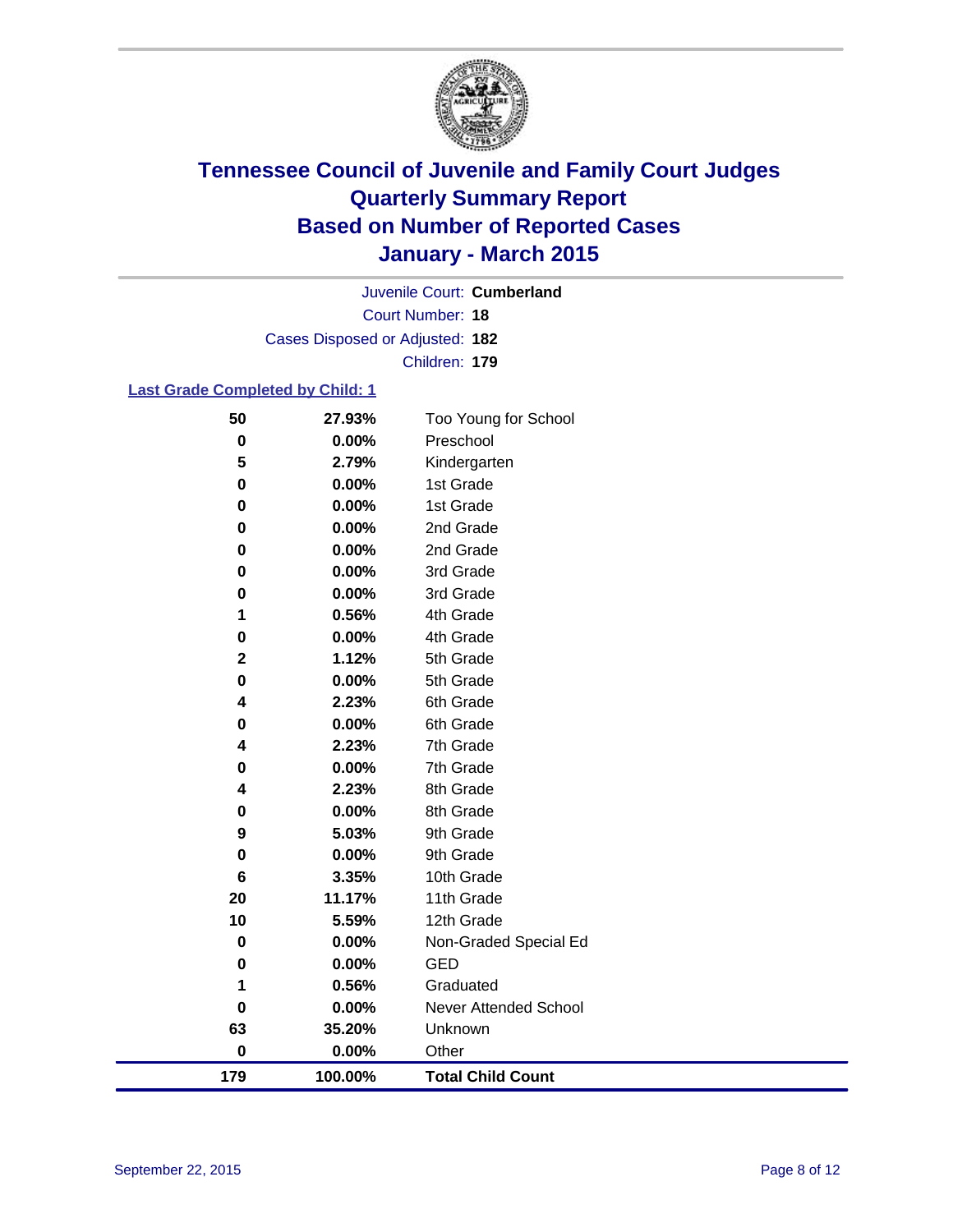

|                                         |         | Juvenile Court: Cumberland                                                                                                                                                                                                   |
|-----------------------------------------|---------|------------------------------------------------------------------------------------------------------------------------------------------------------------------------------------------------------------------------------|
| Court Number: 18                        |         |                                                                                                                                                                                                                              |
| Cases Disposed or Adjusted: 182         |         |                                                                                                                                                                                                                              |
|                                         |         | Children: 179                                                                                                                                                                                                                |
| <b>Enrolled in Special Education: 1</b> |         |                                                                                                                                                                                                                              |
| 6                                       | 3.35%   | Yes                                                                                                                                                                                                                          |
| 126                                     | 70.39%  | No.                                                                                                                                                                                                                          |
| 47                                      | 26.26%  | <b>Unknown</b>                                                                                                                                                                                                               |
| 179                                     | 100.00% | <b>Total Child Count</b>                                                                                                                                                                                                     |
|                                         |         | 1. A set of the set of the set of the set of the set of the set of the set of the set of the set of the set of the set of the set of the set of the set of the set of the set of the set of the set of the set of the set of |

One child could be counted in multiple categories, verify accuracy of your court's data

| 182<br>0 | 100.00%<br>0.00% | Judge<br>Magistrate       |
|----------|------------------|---------------------------|
| 0        | $0.00\%$         | <b>YSO</b>                |
| 0        | $0.00\%$         | Other                     |
| 0        | $0.00\%$         | Unknown                   |
| 182      | 100.00%          | <b>Total Action Count</b> |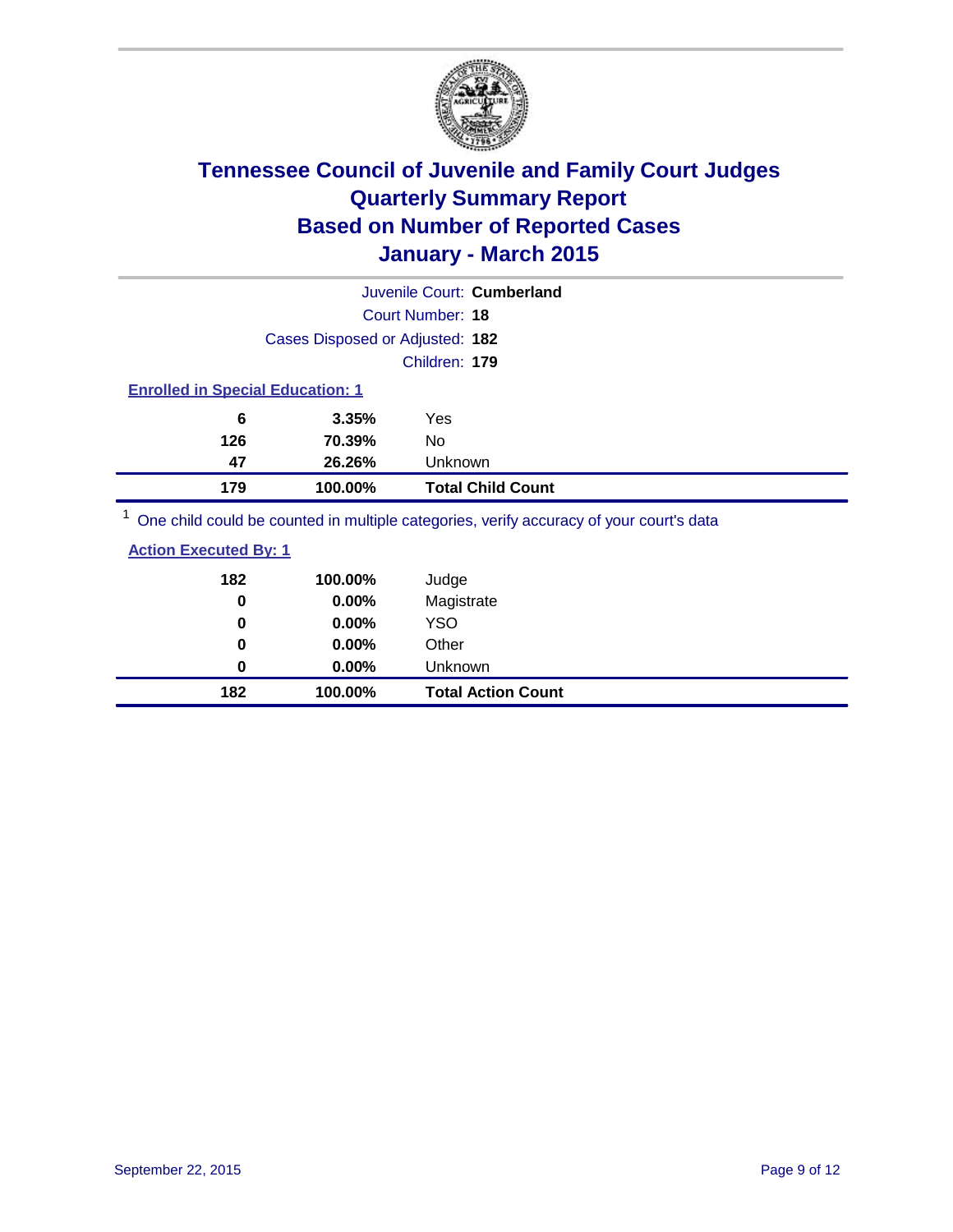

Court Number: **18** Juvenile Court: **Cumberland** Cases Disposed or Adjusted: **182** Children: **179**

### **Formal / Informal Actions: 1**

| 34  | 18.68%   | Dismissed                                        |
|-----|----------|--------------------------------------------------|
| 5   | 2.75%    | Retired / Nolle Prosequi                         |
| 21  | 11.54%   | <b>Complaint Substantiated Delinquent</b>        |
| 8   | 4.40%    | <b>Complaint Substantiated Status Offender</b>   |
| 9   | 4.95%    | <b>Complaint Substantiated Dependent/Neglect</b> |
| 0   | $0.00\%$ | <b>Complaint Substantiated Abused</b>            |
| 0   | $0.00\%$ | <b>Complaint Substantiated Mentally III</b>      |
| 14  | 7.69%    | Informal Adjustment                              |
| 9   | 4.95%    | <b>Pretrial Diversion</b>                        |
| 0   | $0.00\%$ | <b>Transfer to Adult Court Hearing</b>           |
| 0   | $0.00\%$ | Charges Cleared by Transfer to Adult Court       |
| 0   | $0.00\%$ | Special Proceeding                               |
| 1   | 0.55%    | <b>Review Concluded</b>                          |
| 11  | 6.04%    | Case Held Open                                   |
| 70  | 38.46%   | Other                                            |
| 0   | $0.00\%$ | <b>Unknown</b>                                   |
| 182 | 100.00%  | <b>Total Action Count</b>                        |

<sup>1</sup> If different than number of Referral Reasons (182), verify accuracy of your court's data.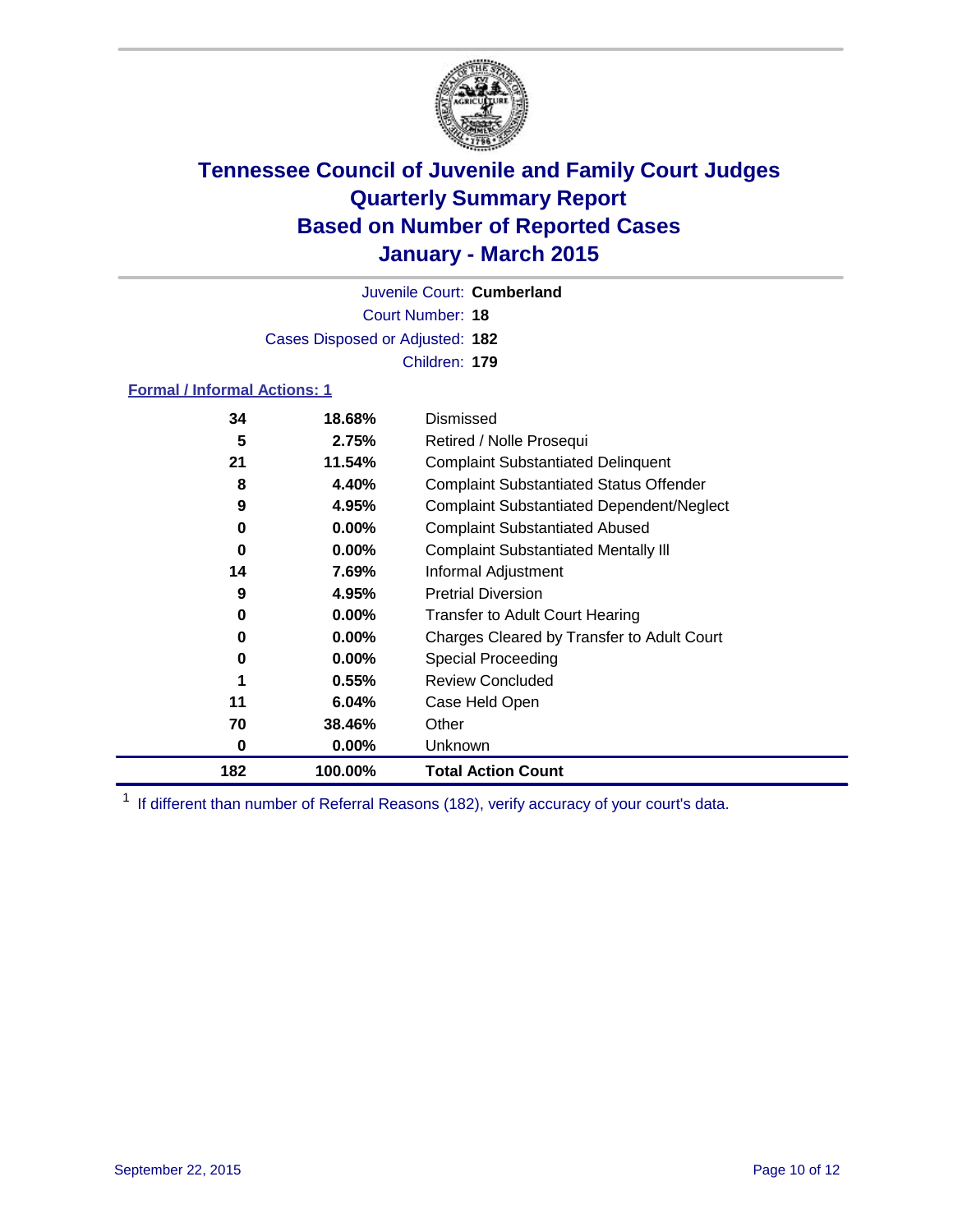

|                       |                                 | Juvenile Court: Cumberland                            |
|-----------------------|---------------------------------|-------------------------------------------------------|
|                       |                                 | <b>Court Number: 18</b>                               |
|                       | Cases Disposed or Adjusted: 182 |                                                       |
|                       |                                 | Children: 179                                         |
| <b>Case Outcomes:</b> |                                 | There can be multiple outcomes for one child or case. |
| 33                    | 18.13%                          | <b>Case Dismissed</b>                                 |
| 10                    | 5.49%                           | Case Retired or Nolle Prosequi                        |
| 1                     | 0.55%                           | Warned / Counseled                                    |
| 4                     | 2.20%                           | Held Open For Review                                  |
| 4                     | 2.20%                           | Supervision / Probation to Juvenile Court             |
| 0                     | 0.00%                           | <b>Probation to Parents</b>                           |
| 0                     | 0.00%                           | Referral to Another Entity for Supervision / Service  |
| 0                     | 0.00%                           | Referred for Mental Health Counseling                 |
| 1                     | 0.55%                           | Referred for Alcohol and Drug Counseling              |
| 0                     | 0.00%                           | <b>Referred to Alternative School</b>                 |
| 0                     | 0.00%                           | Referred to Private Child Agency                      |
| 18                    | 9.89%                           | Referred to Defensive Driving School                  |
| 0                     | 0.00%                           | Referred to Alcohol Safety School                     |
| 3                     | 1.65%                           | Referred to Juvenile Court Education-Based Program    |
| 2                     | 1.10%                           | Driver's License Held Informally                      |
| 0                     | 0.00%                           | <b>Voluntary Placement with DMHMR</b>                 |
| 0                     | 0.00%                           | <b>Private Mental Health Placement</b>                |
| 0                     | 0.00%                           | <b>Private MR Placement</b>                           |
| 0                     | 0.00%                           | Placement with City/County Agency/Facility            |
| 0                     | 0.00%                           | Placement with Relative / Other Individual            |
| 7                     | 3.85%                           | Fine                                                  |
| 10                    | 5.49%                           | <b>Public Service</b>                                 |
| 0                     | 0.00%                           | Restitution                                           |
| 0                     | 0.00%                           | <b>Runaway Returned</b>                               |
| 1                     | 0.55%                           | No Contact Order                                      |
| 0                     | 0.00%                           | Injunction Other than No Contact Order                |
| 0                     | 0.00%                           | <b>House Arrest</b>                                   |
| 0                     | 0.00%                           | <b>Court Defined Curfew</b>                           |
| 0                     | 0.00%                           | Dismissed from Informal Adjustment                    |
| 0                     | 0.00%                           | <b>Dismissed from Pretrial Diversion</b>              |
| 0                     | 0.00%                           | Released from Probation                               |
| 0                     | 0.00%                           | <b>Transferred to Adult Court</b>                     |
| 0                     | 0.00%                           | <b>DMHMR Involuntary Commitment</b>                   |
| 0                     | $0.00\%$                        | <b>DCS Commitment - Determinate</b>                   |